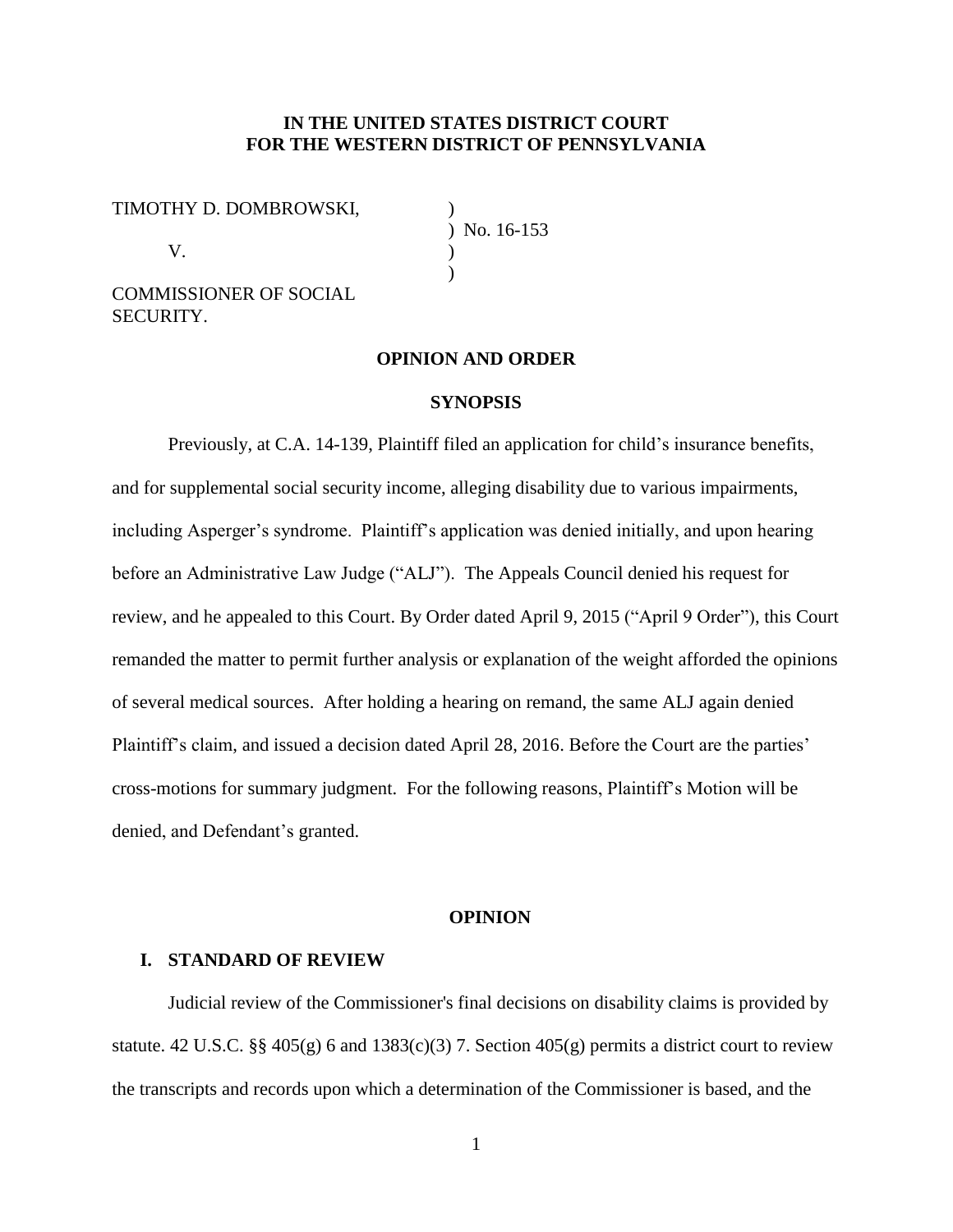court will review the record as a whole. See 5 U.S.C. §706. When reviewing a decision, the district court's role is limited to determining whether the record contains substantial evidence to support an ALJ's findings of fact. Burns v. Barnhart, 312 F.3d 113, 118 (3d Cir. 2002). Substantial evidence is defined as "such relevant evidence as a reasonable mind might accept as adequate" to support a conclusion. Ventura v. Shalala, 55 F.3d 900, 901 (3d Cir. 1995) (quoting Richardson v. Perales, 402 U.S. 389, 401, 91 S. Ct. 1420, 28 L. Ed. 2d 842 (1971)). If the ALJ's findings of fact are supported by substantial evidence, they are conclusive. 42 U.S.C. § 405(g); Richardson, 402 U.S. at 390.

Importantly here, a district court cannot conduct a de novo review of the Commissioner's decision, or re-weigh the evidence of record; the court can only judge the propriety of the decision with reference to the grounds invoked by the Commissioner when the decision was rendered. Palmer v. Apfel, 995 F.Supp. 549, 552 (E.D. Pa. 1998); S.E.C. v. Chenery Corp., 332 U.S. 194, 196 - 97, 67 S. Ct. 1575, 91 L. Ed. 1995 (1947). Otherwise stated, "I may not weigh the evidence or substitute my own conclusion for that of the ALJ. I must defer to the ALJ's evaluation of evidence, assessment of the credibility of witnesses, and reconciliation of conflicting expert opinions. If the ALJ's findings of fact are supported by substantial evidence, I am bound by those findings, even if I would have decided the factual inquiry differently." Brunson v. Astrue, 2011 U.S. Dist. LEXIS 55457 (E.D. Pa. Apr. 14, 2011) (citations omitted).

#### **II. THE PARTIES' MOTIONS**

Plaintiff contends that the ALJ erred in his analysis of Dr. Reedy, Plaintiff's treating psychologist, and a consulting examiner, Dr. Francis. In particular, Plaintiff argues that the ALJ failed to discuss the factors identified in 20 C.F.R. § 404.1527, and that the errors identified in my April 9 Opinion remain uncorrected.

2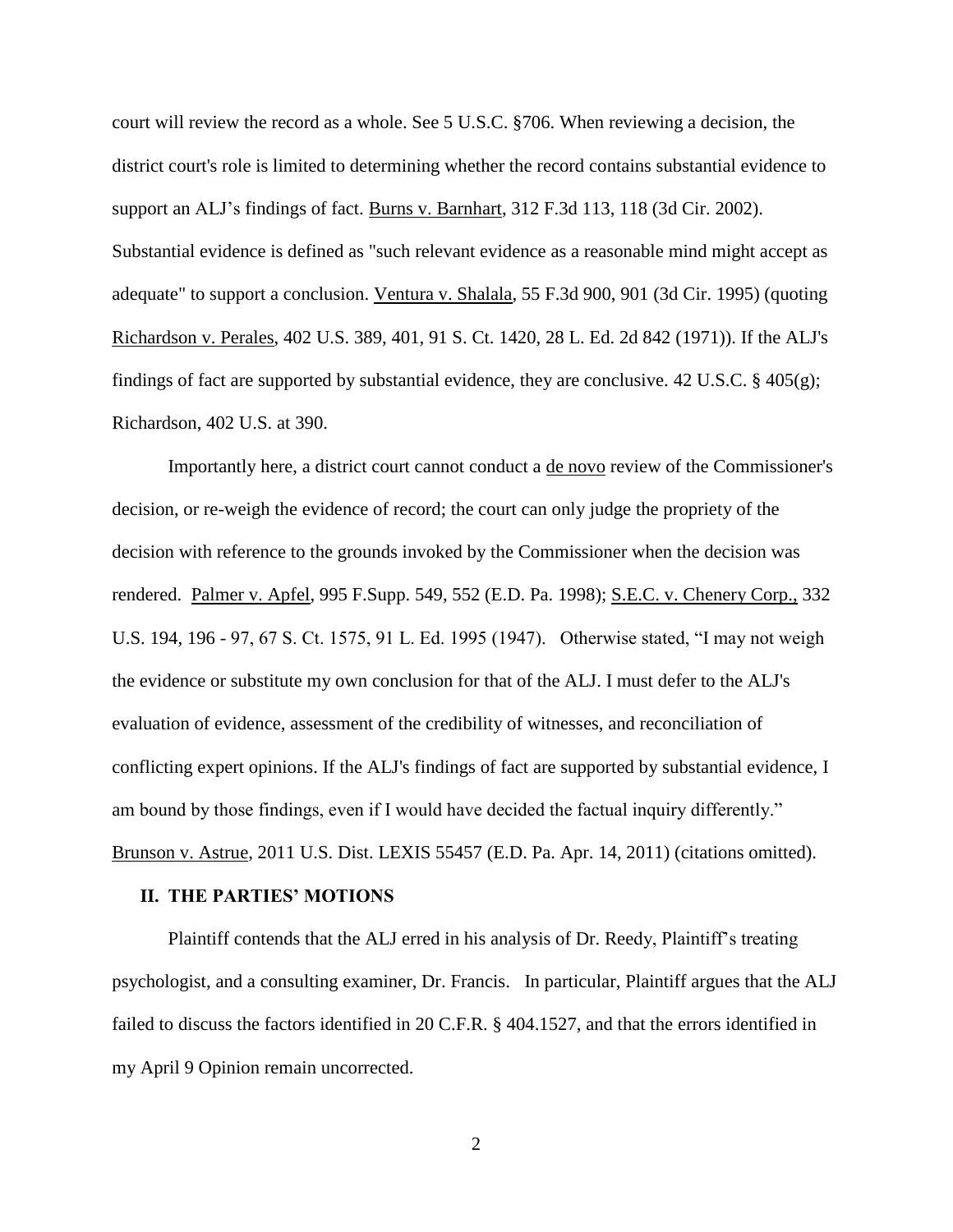Here, the ALJ crafted a residual functional capacity ("RFC") that included the following nonexertional limitations: Plaintiff can have no more than moderate exposure to a more than moderate noise intensity level; can understand, remember, and carry out simple instructions and make simple work-related decisions, and can perform routine, repetitive tasks at a consistent pace, but not at a production rate pace involving tasks to be performed within a strict time deadline; can sustain an ordinary routine without special supervision and can tolerate no more than occasional changes in a routine work setting; can tolerate occasional interaction with coworkers and supervisors, but no interaction with the public; and can have no reading or writing of more than simple instructions or perform more than simple arithmetic.<sup>1</sup>

The weight to be afforded a treating physician's opinion depends on the analysis of several factors, including the length, nature and extent of the treatment relationship, the supportability of the opinion, the consistency of the opinion with the record evidence, and any specialization of the physician. 20 C.F.R. § 416.927.

"[W]here . . . the opinion of a treating physician conflicts with that of a nontreating, non- examining physician, the ALJ may choose whom to credit" and may reject the treating physician's assessment if such rejection is based on contradictory medical evidence. Similarly, … the opinion of a treating physician is to be given controlling weight only when it is well-supported by medical evidence and is consistent with other evidence in the record.

Becker v. Comm'r of Social Sec. Admin., 403 Fed. Appx. 679 (3d Cir. 2010) (citations omitted).

An ALJ is not required to discuss each of the factors identified in Section 404.1527, so long as there is sufficient evidence that the ALJ considered those factors. Ortiz v. Berryhill, No. 16-3591, 2017 U.S. Dist. LEXIS 63116, at \*23 n.10 (E.D. Pa. Feb. 28, 2017). "[T]he ALJ is not required to 'use particular language or adhere to a particular format,' …and instead is required to

 $\overline{a}$ 

<sup>&</sup>lt;sup>1</sup> The RFC differs in several respects from the RFC in the ALJ's March 25, 2013 decision, and accommodates aspects of the medical opinion of record that were afforded less than substantial weight.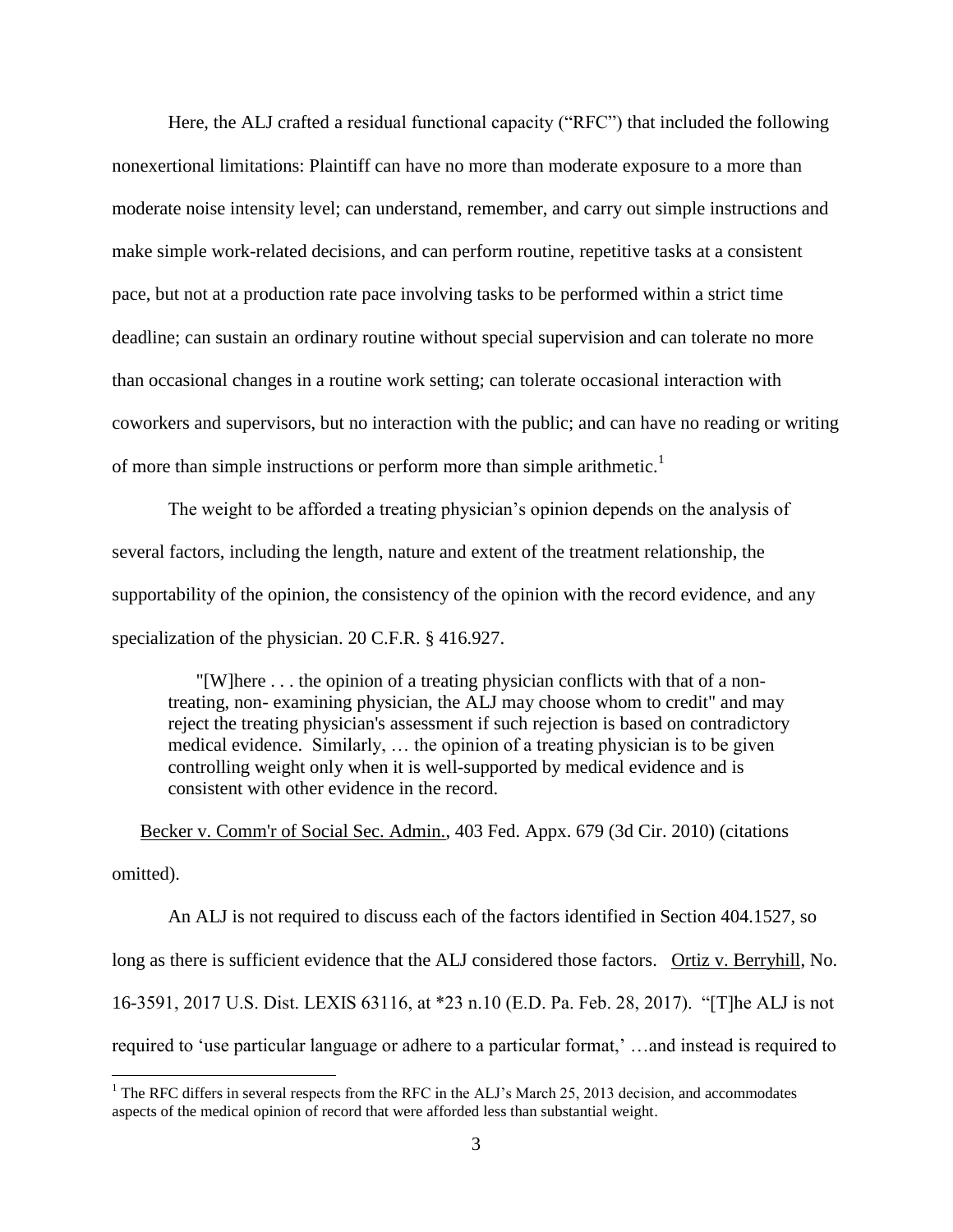provide enough explanation of his findings to permit meaningful judicial review." Walck v. Comm'r of Soc. Sec., No. 15-00687, 2016 U.S. Dist. LEXIS 107297, at \*21 (M.D. Pa. Aug. 15, 2016) (citation omitted); Laverde v. Colvin, No. 14-1242, 2015 U.S. Dist. LEXIS 125808, at \*9 n.3 (W.D. Pa. Sep. 21, 2015). As well, of course, a treating physician's opinion regarding functional capacity is not binding on the ALJ; the ultimate decision is reserved for the ALJ. Chandler v. Commissioner of Soc. Sec., 667 F. 3d 356, 361 (3d Cir. 2011). The ALJ may properly rely upon selected portions of a medical opinion while rejecting other parts, so long as he explains his decision. Weber v. Massanari, 156 F. Supp. 2d 475, 483 (E.D. Pa. 2001).

Here, the ALJ discussed his reasons for discounting Dr. Francis' 2012 medical source statement. For example, he noted that portions of Dr. Francis' reports, as well as a report by Ms. Hoffer-Miller, along with Plaintiff's daily living activities, did not support the marked limitations to which Dr. Francis opined. The ALJ took a similar approach to Dr. Reedy's opinion. In this instance, the ALJ sufficiently stated and explained the grounds for his approach. It is true, as Plaintiff points out, that Dr. Reedy and Dr. Francis' opinions are consistent with each other in many respects, such as regarding the ability to respond appropriately to changes in a routine work setting; there are, however, inconsistencies as well. The decision includes references to and discussion of each opinion offered by Drs. Francis and Reedy. Each such opinion is not strictly consistent either with other opinions offered by the same physician, or with the remaining record. For example, the ALJ noted that the physicians' opinion regarding changes in a work setting was not consistent with multiple medical observations of record, Plaintiff's activities of daily living, and Plaintiff's course of treatment. It is the ALJ's responsibility, and not that of the Court, to weigh the evidence at hand; assessing the degree and nature of medical opinion in light of the entire record is a matter for the ALJ. Moreover, the ALJ specifically acknowledged that Dr.

4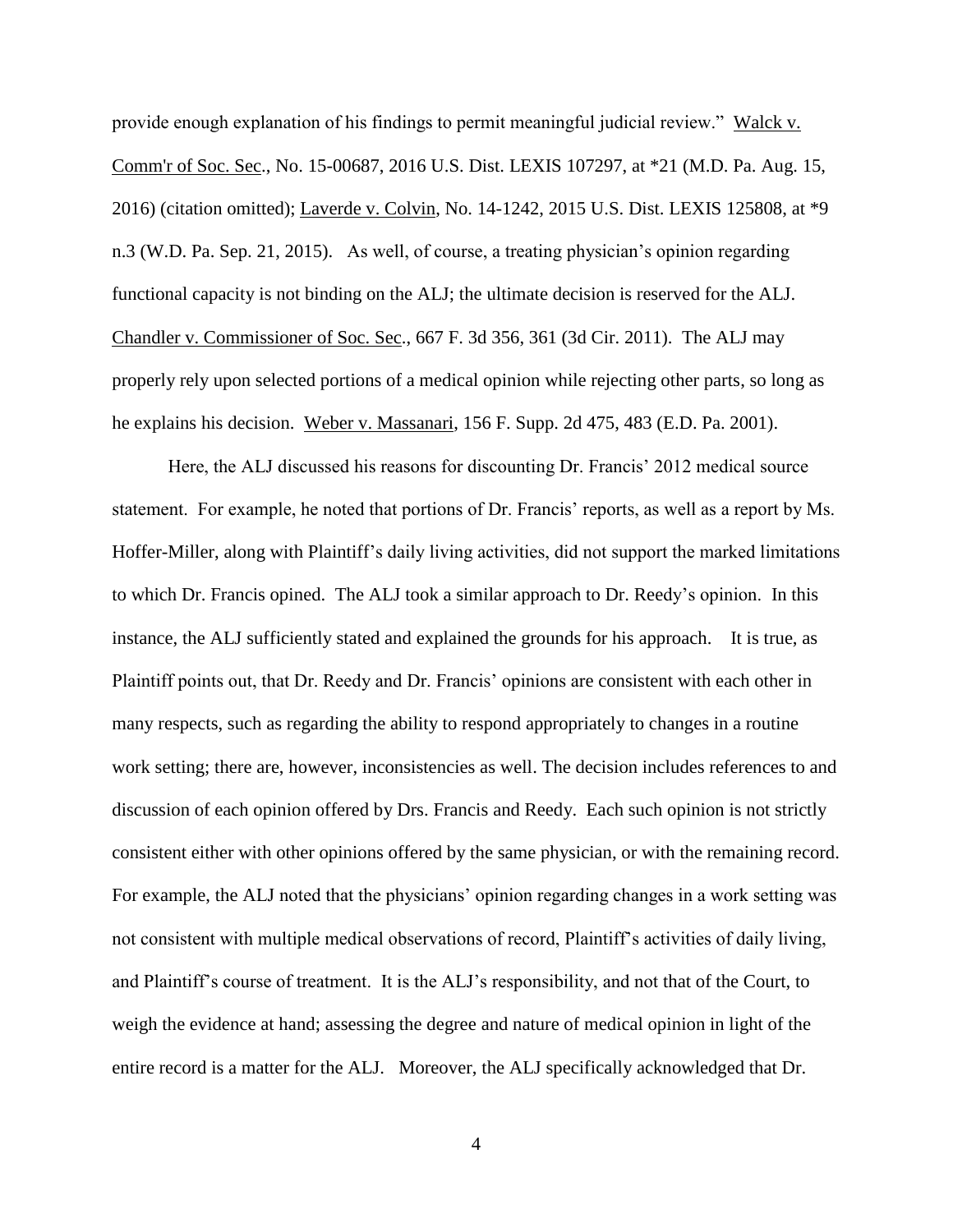Reedy was "a treating psychologist," and he considered and cited to all her submitted records and statements. Under applicable standards, the ALJ fulfilled his directive on remand, and his decision is sufficiently supported.

# **CONCLUSION**

For the foregoing reasons, I find no error in the ALJ's decision. Defendant's Motion will be granted, and Plaintiff's denied. An appropriate Order follows.

BY THE COURT:

/s/Donetta W. Ambrose

Donetta W. Ambrose

Senior Judge, U.S. District Court

\_\_\_\_\_\_\_\_\_\_\_\_\_\_\_\_\_\_\_\_\_\_\_\_\_\_\_\_\_\_\_\_\_

Dated: September 7, 2017